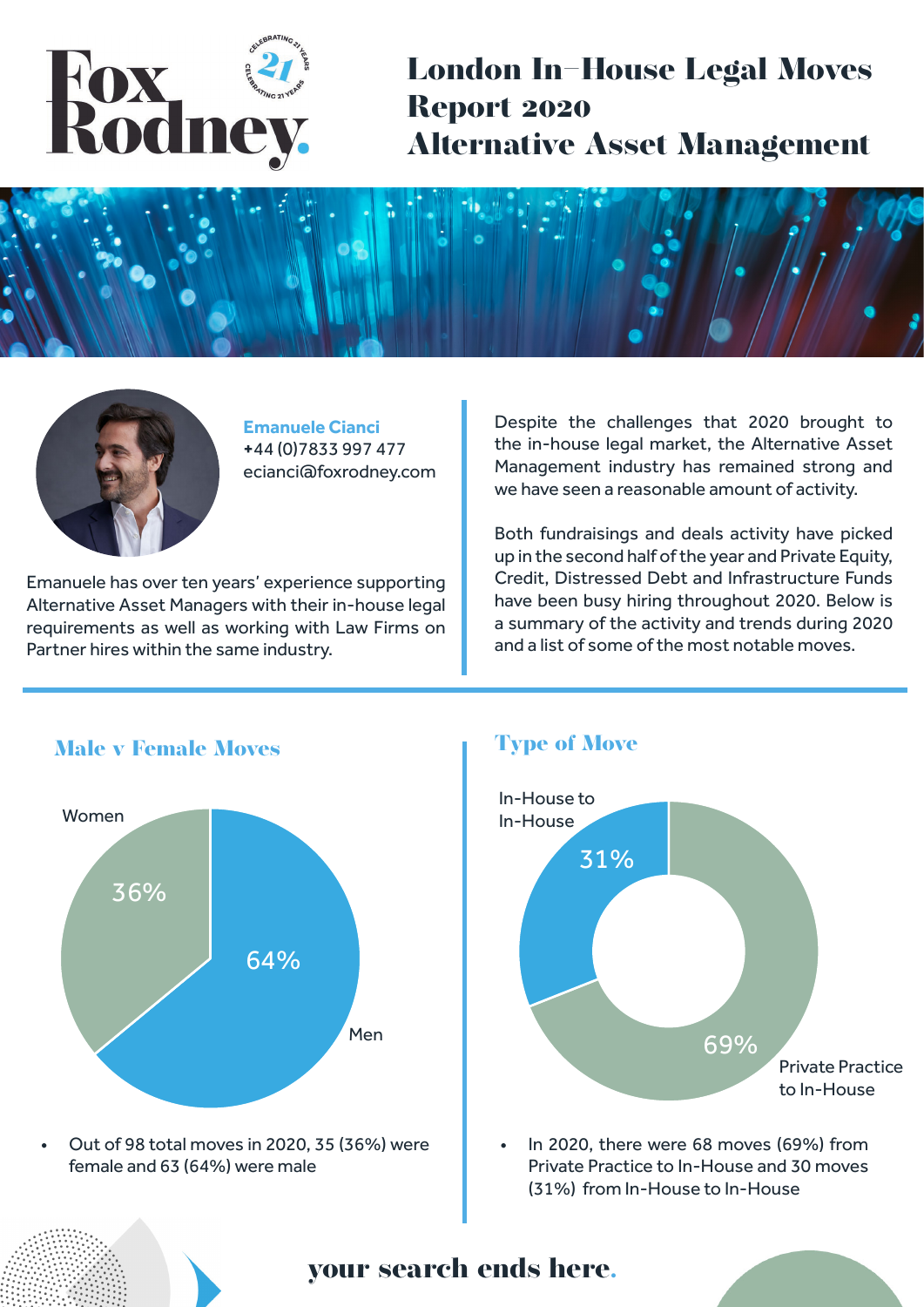

• In 2020, 23% of moves (23 people) were below 5 PQE, 48% of moves (47 people) were between 5 -15 PQE and 29% of moves (28 people) were above 15 PQE

## **Moves by PQE Level 2008 12 Moves by Level of Seniority**



• Out of total of 98, 30 moves were General Counsel or Head of Legal. The remaining 68 were junior level positions, for example Legal Counsel



**your search ends here.**